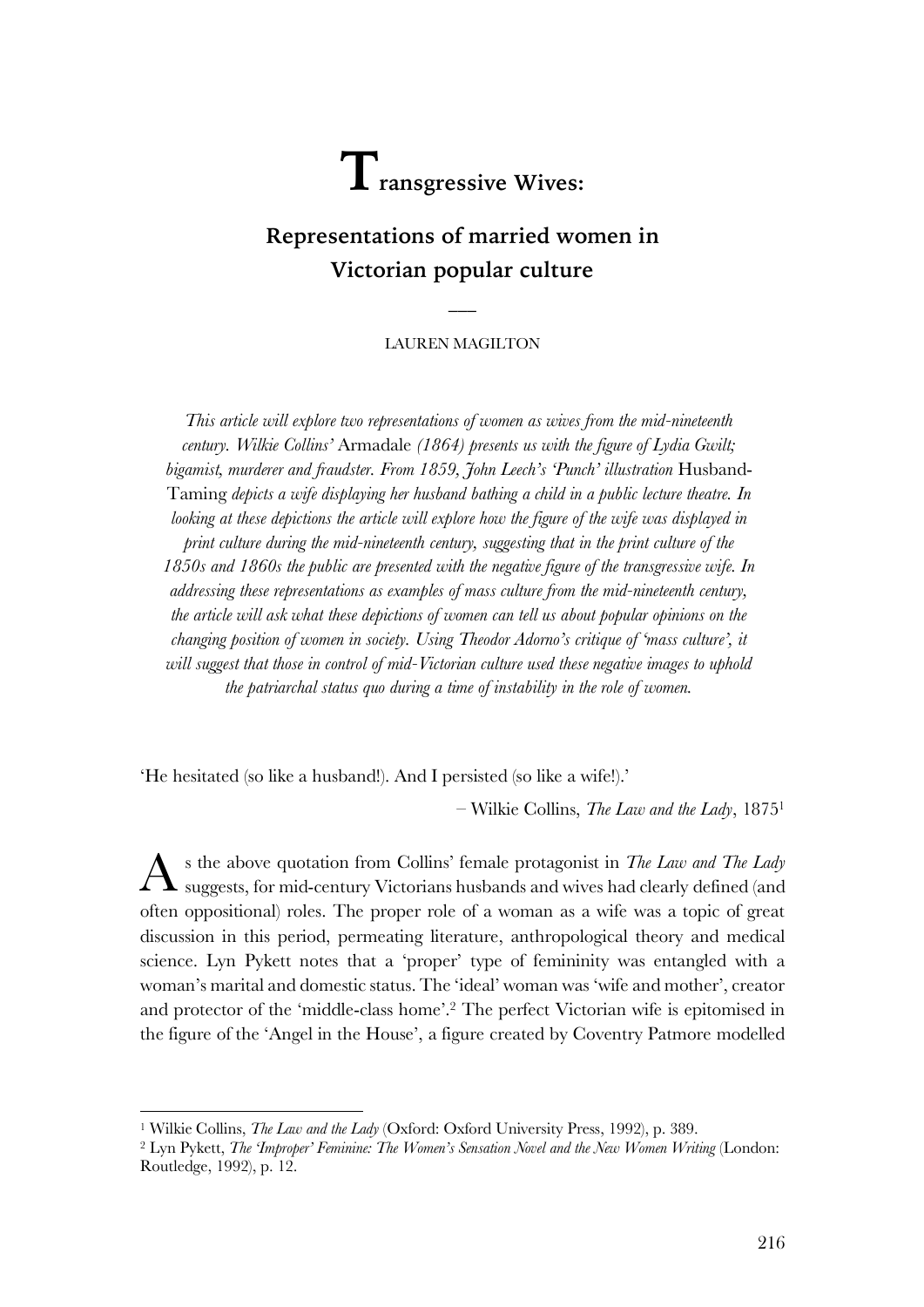on his own angel-wife. <sup>3</sup> The oppositional state of the roles is best seen through the popular ideology of separate domestic and public spheres. In this theory women were in control of the private household life, and man was dominant in the public, outside world. This theory of separate spheres was emphasised throughout all manner of Victorian culture, and it was posited that this was the natural and correct truth of gender identity. <sup>4</sup> It would seem then that the 'wife' role had clearly defined boundaries. The mid-nineteenth century, however, was a period of great change and upheaval, specifically in the social and economic position of women. Reformations surrounding marital legislation impacted the position of women in society. The Matrimonial Causes Act of 1857 was seminal in the destabilisation of the marital home. In moving the power from ecclesiastical courts to civil courts, the act effectively made divorce legal for the first time. Richard Altick notes the relation between changes in marital legislation and the emerging topic of the period: 'the woman question'. <sup>5</sup> Furthermore, Mary Poovey explains that contemporary debates in culture regarding the reformation of the marital institution had important repercussions for women: 'In acknowledging the fact of marital unhappiness, they inevitably exposed the limitations of the domestic ideal'. <sup>6</sup> The Victorian domestic ideal was greatly based on the stability of gender roles within the marital household. If, therefore, the institution of marriage was unstable, then the clearly defined role of the wife became fallible. From the changes in marital legislation then, debates surrounding divorce exemplify that this core institution was becoming destabilised. The previously solid perception of the institution, and the gender roles that lay at its foundation, were shaken. These contemporary anxieties surrounding the stability of marriage as an institution were addressed in all forms of cultural output, and in Collins' character and Leech's print we can see the emerging angst that was 'the woman question'.

Theodor W. Adorno and Max Horkheimer addressed mid-twentieth century contemporary 'mass culture' in 'The Culture Industry: Enlightenment as Mass Deception' (1944). Adorno and Horkheimer argue that mass culture is a means through which a capitalist society can control the desires of the population by means of 'manipulation and […] need'. <sup>7</sup> The essay suggests that whilst mass culture may look like pure art (or literature), output is dependent on industry and the economy. They are

 $\overline{a}$ 

<sup>4</sup> For a further exploration of discourses surrounding separate gendered spheres see Lyn Pykett's 'The Subject of Woman' in *The 'Improper' Feminine: The Women's Sensation Novel and the New Women Writing* (London: Routledge, 1992), pp. 11–21.

<sup>3</sup> Coventry Patmore, *The Angel in the House*, Project Gutenberg ebook

<sup>&</sup>lt;https://www.gutenberg.org/files/4099/4099-h/4099-h.htm> [accessed 20 February 2019].

<sup>5</sup> Richard Altick, *The Presence of the Present: Topics of the Day in the Victorian Novel* (Columbus: Ohio State University Press, 1991), p. 123.

<sup>6</sup> Mary Poovey, *Uneven Developments: The Ideological Work of Gender in Mid-Victorian England* (London: Virago, 1989), p. 52.

<sup>7</sup> Theodor W. Adorno and Max Horkheimer, 'The Culture Industry: Enlightenment as Mass Deception' in *Dialectic of Enlightenment (*1944),

<sup>&</sup>lt;https://web.stanford.edu/dept/DLCL/files/pdf/adorno\_culture\_industry.pdf> [accessed 20 February 2019], p. 95.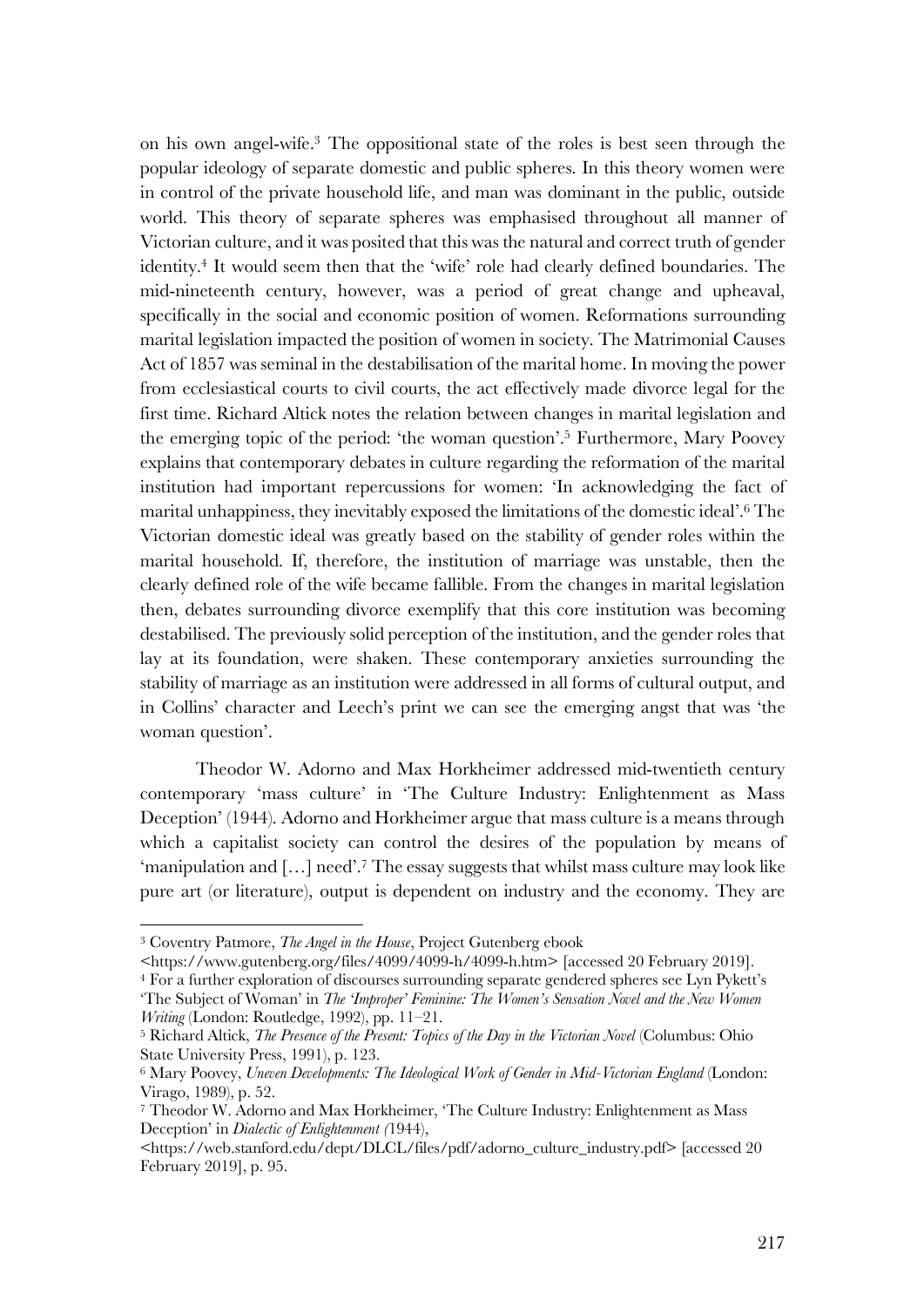therefore subject to the interest of money and power. This suggests that behind any cultural output there is an intentionality to that which is produced. Moreover, the essay suggests that the intentionality behind cultural output is mediated through the desires of those with economic or political power. As such mass culture is a means through which those at the top of social hierarchy control the masses at the bottom. Whilst the essay was in response to the popular culture of the 1940s (cinema, radio, etc.), this argument may productively help us read mass culture of the Victorian era. Print publications boomed in the second half of the 1800s, due in part to a reduction in printing costs, which meant that printed stories, pamphlets, magazines and images were available *en masse* and at a low price. Furthermore, increasing literacy rates among the poor meant that printed culture was having a wide impact across all classes in society.8 Law in 'The Professional Writer and the Literary Market Place' observes that during the mid-nineteenth century there was a 'literary business'. <sup>9</sup> Print culture was, then, mass culture for the Victorian public. In addressing these items as popular culture, we can assess whether their depictions of transgressive women were indicative of contemporary anxieties surrounding the destabilisation of the institution of marriage.

*Punch* magazine was founded in 1841 by wood engraver Ebenezer Landells and writer Henry Mayhew. Its popularity grew over time and by the 1860s it was 'almost a national institution'. <sup>10</sup> The first *Punch Almanack*, an annual issue with illustrations, sold 90,000 copies, huge numbers for a Victorian publication. <sup>11</sup> The magazine engaged with many contemporary social, economic and political discourses, and 'the woman question' was no exception. In 1859 a woodcut engraving by John Leech entitled 'Husband-Taming' featured in the pages of *Punch*. The piece's satire is created around the inversions of socially acceptable Victorian gender roles. The woodcut shows a group of women viewing a husband and child at bath time in a public lecture theatre. That the male, presumably a husband and father to the child, is engaged with his domestic task is a direct inversion of Victorian household ideals. Leech emphasis this through his manipulation of the gaze within the piece. The female audience, positioned from a higher vantage point, watch the man and child with great interest. The female at the centre of the engraving gestures towards the male and child with an outstretched arm, leading her peers to look at the spectacle of the man and child. Her gaze however is turned away from the task and is actively engaging with her peers instead. The active

<sup>8</sup> For an exploration into developments in Victorian print-capitalism (particularly in reference to Collins) see Graham Law's chapter 'The Professional Writer and the Literary Marketplace', in *The Cambridge Companion to Wilkie Collins*, ed. by Jenny Bourne Taylor (Cambridge: Cambridge University Press, 2006), pp. 97–111.

<sup>9</sup> Graham Law, 'The Professional Writer and the Literary Marketplace', in *The Cambridge Companion to Wilkie Collins*, ed. by Jenny Bourne Taylor (Cambridge: Cambridge University Press, 2006), p. 109.

<sup>10</sup> C. L. Graves, '*Punch* in the "Sixties"', in *The Eighteen Sixties: Essays by Fellows of the Royal Society of Literature* (Cambridge: Cambridge University Press, 1932), p. 149.

<sup>11</sup> PUNCH, 'A Brief History', *PUNCH* [Online] <https://www.punch.co.uk/about/index> [accessed 20/02/2019] (para. 5).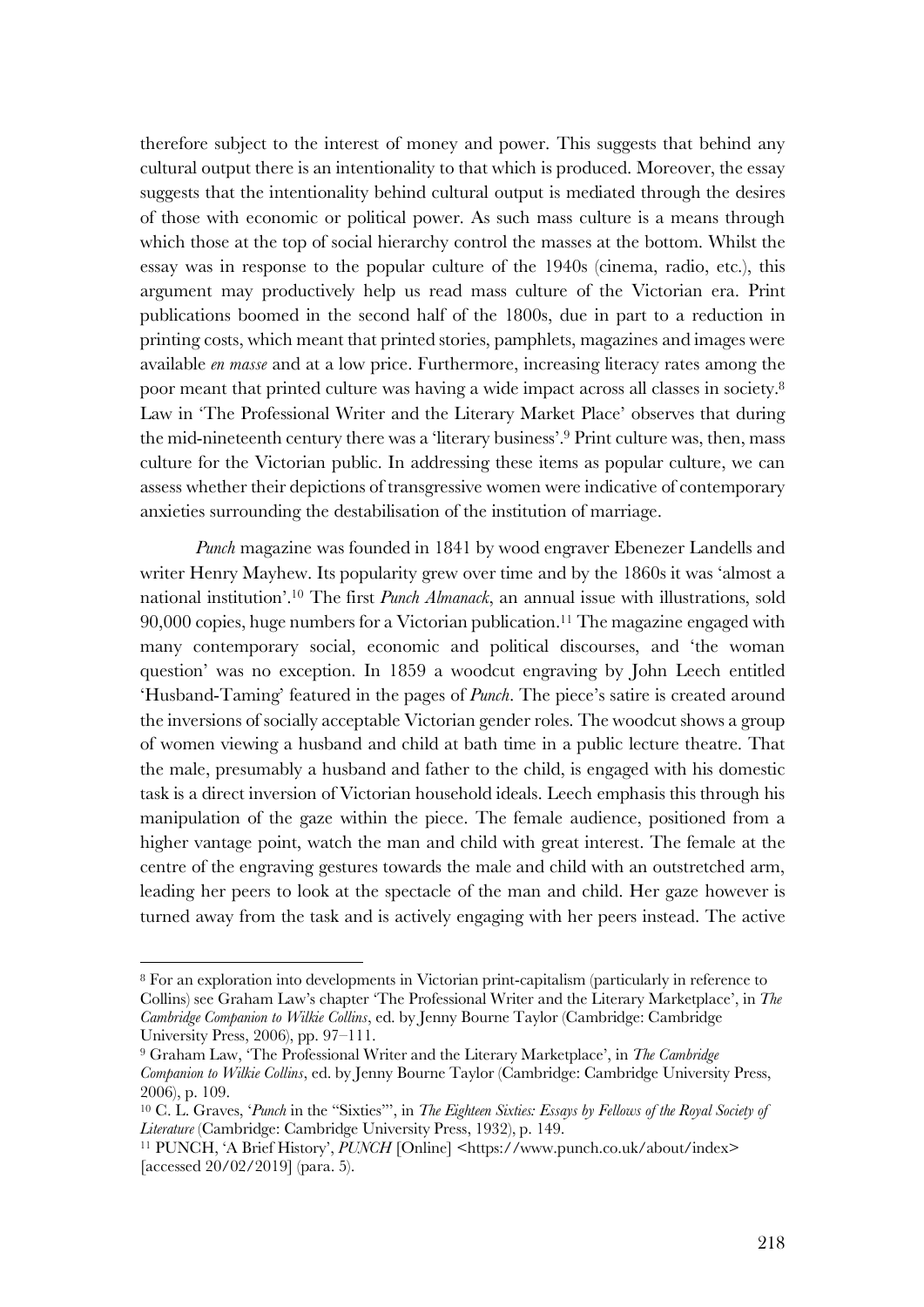gaze of the females exists in tension with the unawareness of the male and child. Leech creates a domestic intimacy in the exchanged looks between the male and child. Apparently unaware of his onlookers and surroundings, the male lifts the child closely and looks intently into its face. This intimate gaze is returned by the child, emphasised by the child reaching out physically towards the father's face. Here the gazes of each of the three main onlookers is indicative of the gender inversion which lies at the centre of the piece. In this satirical illustration the wife shuns her duties, which are taken on instead by an angel-husband. This role reversal is a topic of satire, and the wife figure is not a positive one. Her eyes averted from the domestic scene of the husband, she is the inversion of the caring angelic wife she ought to be. That she looks away from her duty is an indication that she looks away from the correct behaviour of a wife. Furthermore, in her gaze engaging with the other female characters she is perpetuating her transgression by teaching those around her. The female at the centre of the scene, then, is a transgressive wife. Her role of caregiver and protector is inverted; instead she instructs and exposes the private domestic sphere to the view of outsiders.



*Figure 1. John Leech,* Husband-Taming *(1859), in John Leech's* Pictures of Life and Character, Volume 2 (of 3): From the Collection of Mr. Punch *[Online] <http://www.gutenberg.org/files/50428/50428-h/50428-h.htm> [accessed 20/02/2019], p. 175.*

The gender inversion of a male figure taking on feminine domesticity highlights a further dichotomy that is being turned upside down in Leech's woodcut. The male/female binary was implicitly linked with the public/domestic opposition which is also reversed. In this illustration the private, domestic scene of bath time has become a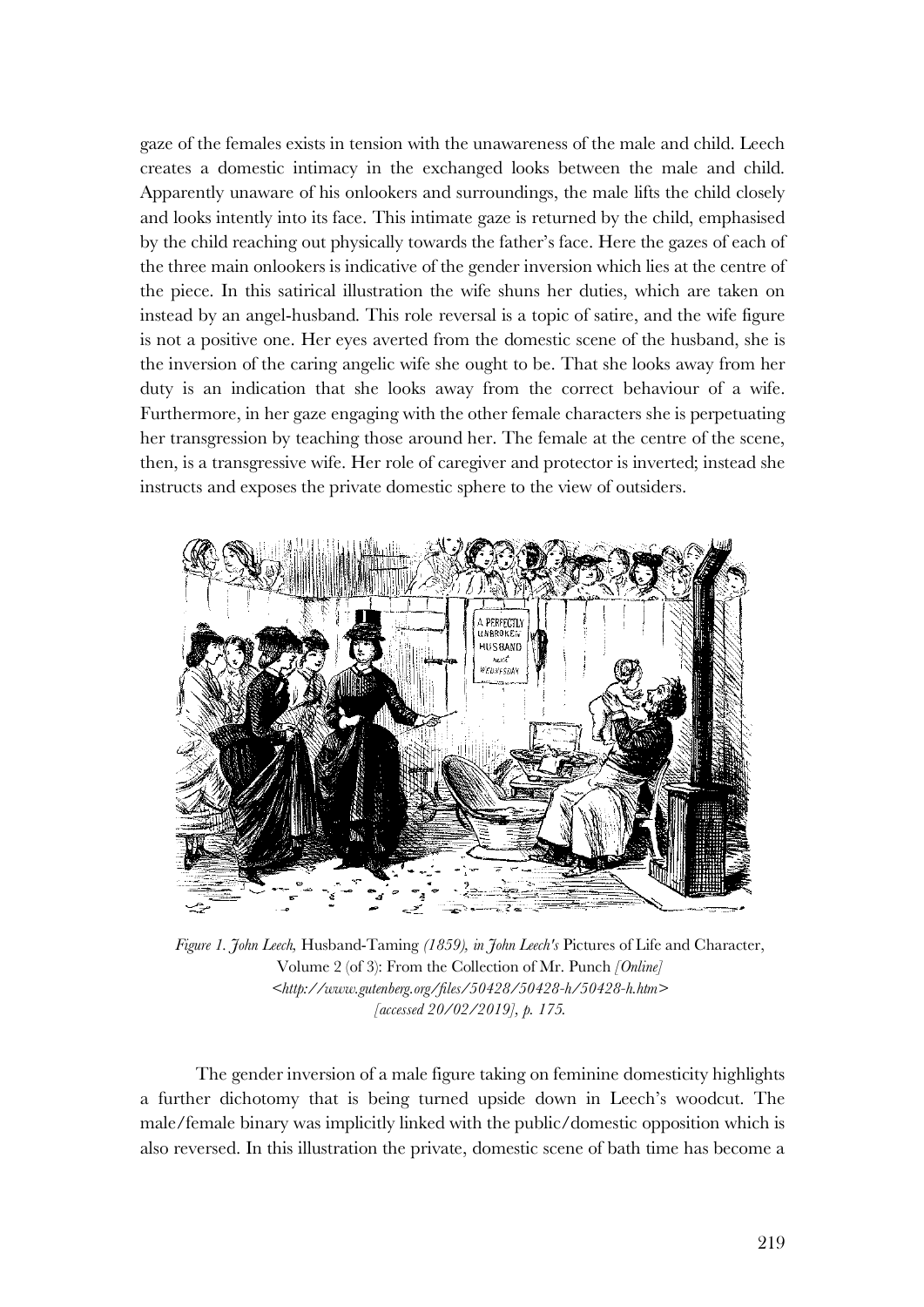public spectacle. This is particularly emphasised in the dress of the main female, the man, and the child. The female figure at the front and centre of the piece points towards the man and child with a riding crop: she instructs and controls the scene. To add to the sense of command over the man she is dressed in a dark, formal dress with a black top hat on her head and a riding crop in her hand. Reminiscent of a horse rider, her attire plays with the title *Husband-Taming*, suggesting her control over the male figure. Furthermore, not only is her formal attire appropriate for entering the public sphere, her dress asserts that in this sphere she will command and 'tame'. In contrast, the male figure is in casual clothing, with a white apron covering most of his body, and the child is naked. The humble clothing of the man highlights the domesticity of the task he is engaged within. The contrast between a woman all in black and a male in a white apron again creates a dichotomy reminiscent of the figure of the 'Angel in the House'. The female in her dark, formal and public attire is directly opposite to the light, informal and domestic apron which the husband wears. Through dressing the wife in black, and contrasting with the husband, there is a moral condemnation of her transgressive behaviour.

Miss Lydia Gwilt, the central female figure of Collins' *Armadale*, is clearly transgressive in her repetitive law breaking. Gwilt is perpetually attempting to hide her past, which is represented in the concealment of her face. Collins does not give a linear exposition of Gwilt's marital status; instead it is alluded to throughout: 'it is one advantage of the horrible exposure that followed my marriage, that I seldom show myself in public, and never of course in such a populous place as London, without wearing a thick veil and keeping that veil down.'12 That Gwilt herself hints to her previous marital state adds interest, and it is her status, either married or not, that becomes her defining feature throughout the narrative. It is only at the end of the fourth book that we are given a potted history of Lydia. The history is mediated through the voice of Bashwood the Younger's reportage of the trial papers: '"How will you have it?" he asked. "Long or short? I have her whole life here."'13 Gwilt's past life is mediated through three levels of voices: the male lawyers who gathered her history, Bashwood the Younger's interpretation of these, and the omniscient narrative voice through which the passage is controlled. Male censorship and authorial control over the female's history are emphasised by Bashwood's assertion that he has removed 'the pith' of Gwilt's life in order to give a relevant history to his father. It is through this three-timesover male narrative that Gwilt's marital history is finally exposed.14 She has been formally married. Even more sensational than the concealment of her marriage is the fact that Gwilt has also hidden the death of her husband and her consequent trial for his murder from the knowledge of those at Thorpe-Ambrose. Bashwood is sensationalist in his exposition of the facts: 'All that is known is, that before the mark of the whip was

<sup>12</sup> Wilkie Collins, *Armadale* (London: Penguin Classics, 1995), p. 216.

<sup>13</sup> *Armadale*, p. 520.

<sup>14</sup> *Armadale,* p. 527.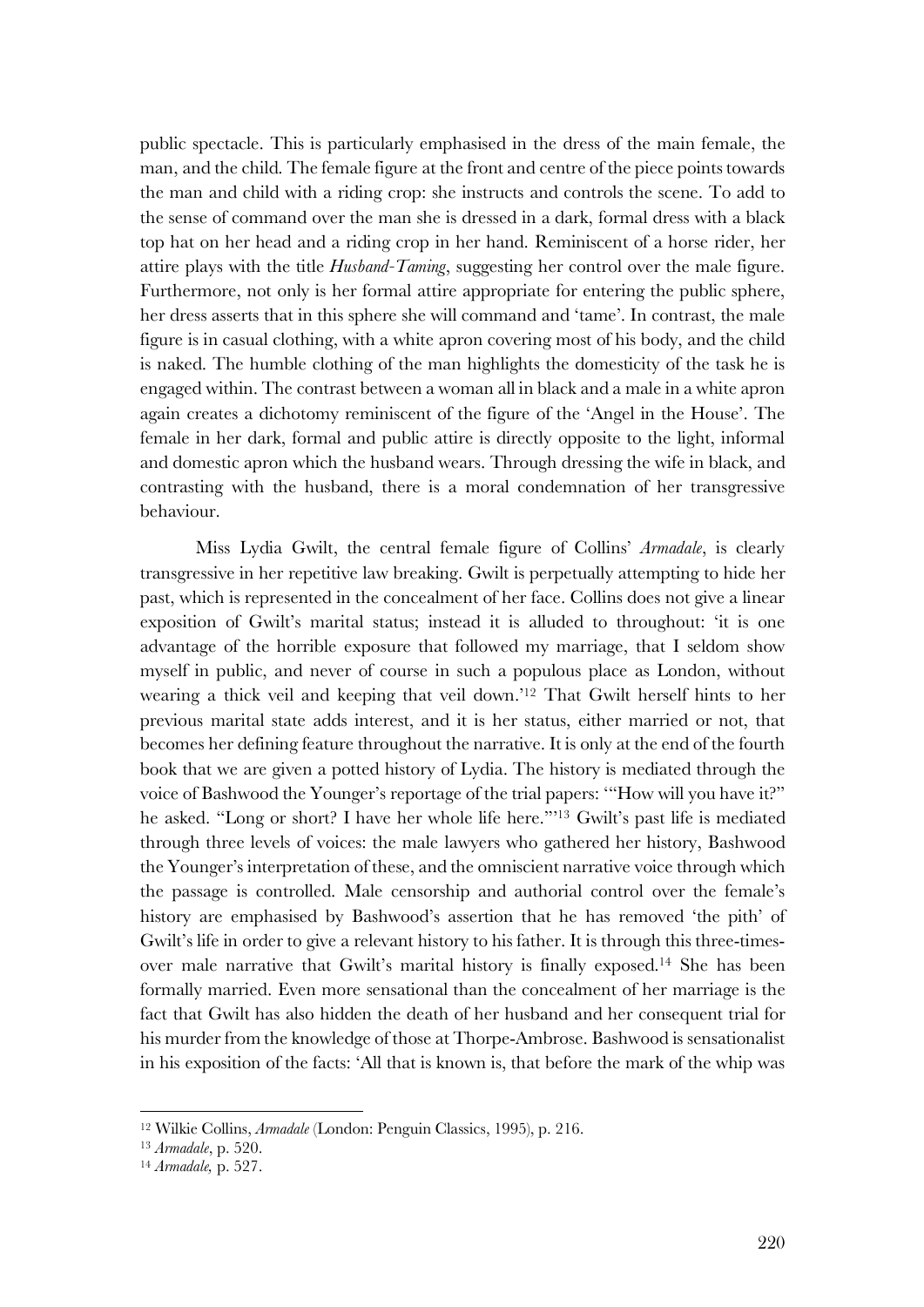off his wife's face, he fell ill, and that in two days afterwards, he was a dead man.' <sup>15</sup> The events of the husband's physical abuse of his wife and of his death are linked by Bashwood the Younger. This implicit causation is then made explicit through the production of evidence: 'The evidence of the doctors and the evidence of the servants pointed irresistibly in one and the same direction; and Mrs Waldron was committed for trial, on the charge of murdering her husband by poison.' <sup>16</sup> The evidence, which was gathered, mediated and presented by men, is what condemns Gwilt in the trial. Here Collins is showing that the actions of Gwilt are, in part, made transgressive and defined by the male narrators in control of her story. It is the evidence gathered by male lawyers that defines Gwilt as a murderess.

At the time of publication, the central female figure of *Armadale* gained almost universal critical condemnation and she was branded 'one of the most hardened female villains whose devices and desires have ever blackened fiction'. <sup>17</sup> Collins uses multiple narrative voices in *Armadale* as a way of controlling the reader's interaction with characters. Switching between third person narrative, letters and personal diaries of his characters, Collins uses narrative form to deny his reader a clear moral reading. A large part of the narrative voice is given to Gwilt, through either her letters or her personal diary. In giving narrative control to the character, Collins is denying the moral direction of a third person narrative, and the readers are exposed to the thought processes of the murderess Gwilt. The narrative often places Gwilt's 'desires and devices' at the forefront of the novel. This forces a closeness between the readers and the female villain. It could be this proximity to the machinations, and the lack of clear narrative condemnation, of a villain that contemporary critics found so problematic in Collins' depiction of Gwilt. The motivations behind Gwilt's criminal actions are made explicitly clear in her diary entries. Her dubious lineage and 'the prospect next week of debtors' prison' form the impetus which drives her to plan bigamy, fraud and murder: 'A name that can't be assailed, a station that can't be assailed, to hide myself from my past life. Comfort, luxury, wealth!'18 Gwilt is driven by her social and economic position to commit the crimes that make her such a hated villainess. That Collins allows these words to come from the character herself, rather than be mediated through a third-person narrative, removes a clear moral indictment of these actions. Inevitably the reader is aware of what drives her machinations. It is not madness or moral depravity but circumstance which drives Gwilt. It could be this closeness and the empathy which it engenders that contemporary critics found so repellent in the transgressive Gwilt.

<sup>15</sup> *Armadale,* p. 527.

<sup>16</sup> *Armadale,* p. 527.

<sup>17</sup> H. F. Chorley, 'Unsigned Review', *Athenaeum*, 2 June 1899, 762–733, reprinted in Wilkie Collins: The Critical Heritage, *Critical Heritage*, ed. by Norman Page (London: Routledge, 1974), p. 147.

<sup>18</sup> Chorley, p. 447.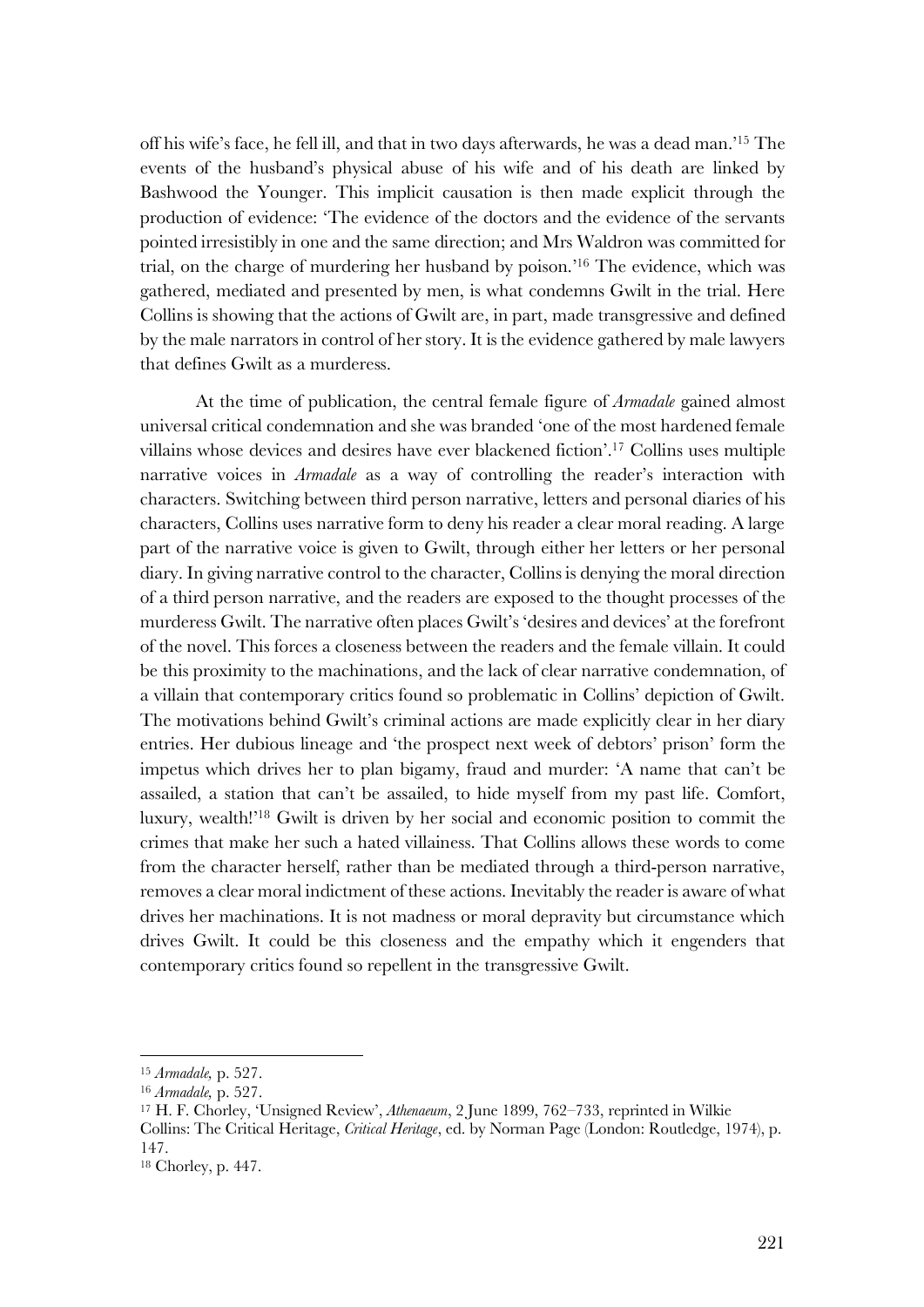In both Leech's illustration and Collins' novel we are presented with transgressive Victorian women. The transgressions of the figures are dependent on their marital status. Lydia Gwilt's crimes are a result of her socio-economic position as a poor, unmarried woman. The central figure in Leech's image is transgressive because she acts outside of expected societal boundaries of the angel-wife role. That these transgressive women are figures that inspired public vitriol or were at the centre of satirical condemnation could possibly suggest that in popular culture transgressive women were looked down upon and vilified. However, it is here that Adorno's criticism may be enlightening in its condemnation of popular culture. Mass culture is controlled, disseminated and approved by the ruling classes. In Adorno's essay this means that capitalism controls popular culture, and goes about fulfilling their industrial requirements through manipulation of the masses. If we apply this to the print culture of the mid-eighteenth century then we must turn to the powers that be. That printing presses were owned and predominantly used by white, middle-class men suggests that they are the capitalists of Adorno's theory. In this way then, the negative depiction of transgressive wives in popular culture could be a move to control and maintain patriarchal hegemony in Victorian society. Both of these depictions of married women are negative; perhaps they were an implicit warning to women who wished to operate outside of the domestic ideals: that to transgress gender boundaries would result in at best ridicule, or at worse criminality and death.

### LIST OF ILLUSTRATIONS

Figure 1: Leech, John, *Husband-Taming*, in *The Project Gutenberg EBook of John Leech's Pictures of Life*  and Character, Volume 2 (of 3) [Online] <http://www.gutenberg.org/files/50428-50428h/50428-h.htm> [accessed 20 February 2019]

## BIBLIOGRAPHY

#### PRIMARY SOURCES

Adorno, Theodor W., and Max Horkheimer, 'The Culture Industry: Enlightenment as Mass Deception' in *Dialectic of Enlightenment* (1944), [Online] <https://web.stanford.edu/dept/ DLCL/files/pdf/adorno\_culture\_industry.pdf> [accessed 20/02/2019]

Chorley, H. F., 'Unsigned Review', *Athenaeum*, 2 June 1899, 762–733, reprinted in *'*Wilkie Collins: The Critical Heritage', *Critical Heritage*, ed. by Norman Page (London: Routledge & Kegan Paul, 1974), p. 146–148

Collins, Wilkie, *Armadale* (London: Penguin Classics, 1995)

Collins, Wilkie, *The Law and the Lady* (Oxford: Oxford University Press, 1992)